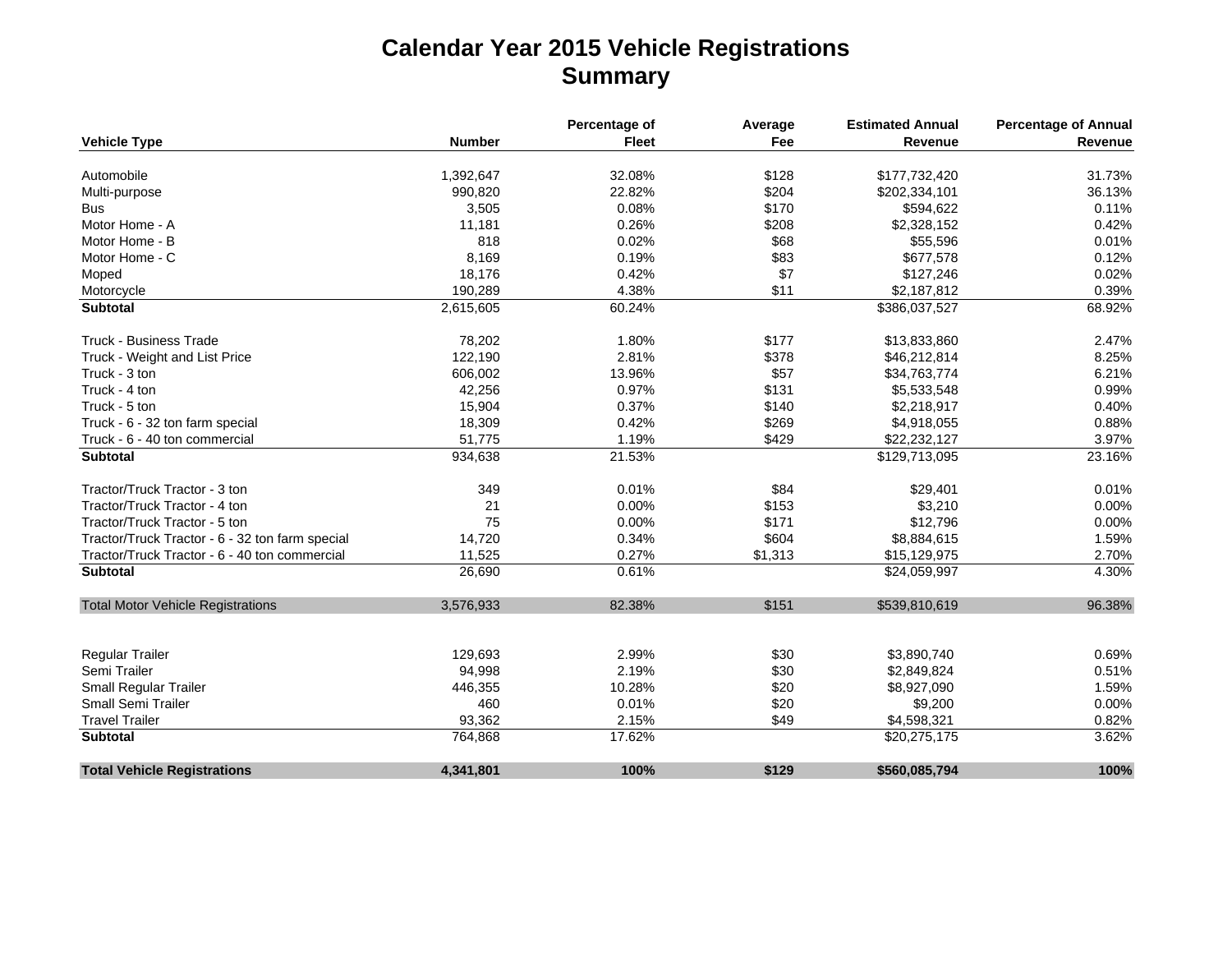## **2015 Vehicle Registrations by County**

|                                | Automobile Bus  |                | <b>Moped</b> | <b>Motor</b> | <b>Motor</b>   | <b>Motor</b> | Motorcycle   | <b>Multi-purpose</b> | Regular         | Semi           | <b>Small Regular</b> | <b>Small Semi</b> | <b>Travel</b> | <b>Truck</b>   | <b>Truck</b>   | Truck - Business Truck- Weight |              | Grand            |
|--------------------------------|-----------------|----------------|--------------|--------------|----------------|--------------|--------------|----------------------|-----------------|----------------|----------------------|-------------------|---------------|----------------|----------------|--------------------------------|--------------|------------------|
| County                         |                 |                |              | Home - A     | Home - B       | Home - C     |              |                      | Trailer         | <b>Trailer</b> | <b>Trailer</b>       | <b>Trailer</b>    | Trailer       |                | <b>Tractor</b> | Trade                          | and List     | otal             |
| Adair                          | 3,288           | 4              | 49           | 30           |                | 22           | 515          | 2,363                | 595             | 800            | 1,321                |                   | 308           | 3,336          | 202            | 400                            | 435          | 13,678           |
| Adams                          | 1,700           | 6              | 59           | 26           |                | 21           | 360          | 1,349                | 517             | 356            | 784                  |                   | 246           | 2,045          | 110            | 238                            | 159          | 7,978            |
| Allamakee                      | 6,294           | 10             | 81           | 45           |                | 41           | 968          | 4,941                | 769             | 862            | 3,479                |                   | 562           | 5,275          | 140            | 622                            | 521          | 24,620           |
| Appanoose                      | 5,626           | 21             | 51           | 66           |                | 39           | 762          | 3,824                | 766             | 510            | 2,314                |                   | 528           | 4,742          | 78             | 313                            | 492          | 20,137           |
| Audubon                        | 2,571           | 6              | 31           | 30           |                | 15           | 451          | 1,979                | 492             | 722            | 1.183                |                   | 287           | 2,327          | 244            | 492                            | 259          | 11,096           |
| <b>Benton</b>                  | 12,533          | 15             | 131          | 141          | 8              | 74           | 1.996        | 8,171                | 1,535           | 1,214          | 5,882                |                   | 1,212         | 8,940          | 321            | 761                            | 1,093        | 44,028           |
| <b>Black Hawk</b>              | 56,62           | 217            | 527          | 363          | 38             | 287          | 7,262        | 38,807               | 3,458           | 1,911          | 16,717               |                   | 3,121         | 23,092         | 508            | 1,710                          | 4,767        | 159,411          |
| <b>Boone</b>                   | 12,37'          | 26             | 310          | 150          | 6              | 94           | 1,918        | 8,327                | 1,683           | 620            | 5,566                |                   | 1,138         | 7,903          | 236            | 674                            | 1,249        | 42,273           |
| <b>Bremer</b>                  | 10,930          | 16             | 211          | 91           |                | 54           | 1,613        | 7,857                | 1,230           | 959            | 5,357                |                   | 1,107         | 6,945          | 280            | 782                            | 1,154        | 38,590           |
| <b>Buchanan</b>                | 9,50            | 14             | 160          | 86           |                | 65           | 1,377        | 5,892                | 1,253           | 943            | 4.682                |                   | 1,013         | 6,607          | 302            | 642                            | 940          | 33,493           |
| <b>Buena Vista</b>             | 8,222           | 17             | 84           | 55           | 6              | 32           | 1,203        | 6,920                | 1,113           | 1,058          | 3,478                |                   | 645           | 5,665          | 351            | 685                            | 745          | 30,281           |
| <b>Butler</b>                  | 6,639           | 12             | 127          | 55           |                | 58           | 1.379        | 4.977                | 1.120           | 700            | 4.097                |                   | 877           | 5,681          | 289            | 571                            | 587          | 27,172           |
| Calhoun                        | 4,814           | 4              | 105          | 63           |                | 45           | 872          | 2,984                | 613             | 1,042          | 2,240                |                   | 549           | 3,751          | 358            | 570                            | 403          | 18,417           |
| Carroll                        | 8,597           | 15             | 193          | 74           |                | 48           | 1,071        | 7,238                | 1,228           | 2,295          | 3,302                |                   | 828           | 6,304          | 561            | 1,353                          | 893          | 34,008           |
| Cass                           | 6,08            | 14<br>19       | 157          | 60           |                | 46<br>70     | 1,098        | 4,555                | 815             | 1,064          | 2,353                |                   | 567<br>795    | 4,939          | 226            | 711<br>612                     | 589          | 23,287           |
| Cedar                          | 8,964           | 39             | 154          | 99           |                | 131          | 1.398        | 5,781<br>14.541      | 1,327<br>2.07   | 1,248          | 3,970<br>7,241       |                   | .429          | 6,137          | 271<br>357     | 1.018                          | 938          | 31,792           |
| <b>Cerro Gordo</b><br>Cherokee | 20,346<br>5,392 | g              | 505<br>167   | 164<br>61    | 16             | 42           | 2,967<br>929 | 3,994                | 1,027           | 1,051<br>954   | 2,496                |                   | 568           | 9,847<br>4,319 | 270            | 616                            | 1,436<br>520 | 63,161<br>21,369 |
|                                |                 |                |              |              |                | 37           | 942          |                      |                 | 1,625          |                      |                   | 591           |                |                | 662                            | 444          |                  |
| Chickasaw<br><b>Clarke</b>     | 5,988<br>4,355  | 10<br>7        | 137<br>12    | 48<br>28     |                | 35           | 481          | 4,190<br>2.715       | 1,030<br>479    | 549            | 3,120<br>1,458       |                   | 392           | 4,902<br>3,418 | 298<br>63      | 159                            | 413          | 24,030<br>14,570 |
|                                | 7,588           | 26             | 260          | 80           | 8              | 51           | 1,460        | 6,085                | 953             | 1,096          | 3,775                | 6                 | 721           | 5,384          | 359            | 610                            | 642          | 29,104           |
| Clay<br>Clayton                | 7,912           | 12             | 125          | 61           |                | 58           | 1,388        | 5,763                | 988             | 1,425          | 4,284                | 10                | 738           | 6,465          | 232            | 859                            | 858          | 31,184           |
| Clinton                        | 21,774          | 22             | 412          | 168          | 14             | 142          | 3,291        | 14,552               | 1,764           | 1,582          | 8,454                | 10                | 1,664         | 12,399         | 376            | 727                            | 2,199        | 69,550           |
| Crawford                       | 6,783           | 16             | 131          | 54           | 3              | 38           | 1,007        | 5,666                | 978             | 1,255          | 2,604                |                   | 635           | 5,615          | 367            | 879                            | 736          | 26,774           |
| <b>Dallas</b>                  | 33,439          | 96             | 220          | 255          | 13             | 171          | 3,494        | 27,967               | 2,318           | 697            | 7,707                | 11                | 1,570         | 10,909         | 301            | 1,333                          | 3,234        | 93,735           |
| Davis                          | 3,149           | 11             | 66           | 38           | 2              | 27           | 434          | 2,365                | 593             | 643            | 1,577                |                   | 400           | 3,564          | 76             | 333                            | 280          | 13,560           |
| Decatur                        | 3,229           | 9              | 32           | 33           |                | 26           | 420          | 2,171                | 378             | 685            | 1,294                |                   | 350           | 3,057          | 96             | 269                            | 194          | 12,250           |
| <b>Delaware</b>                | 8,391           | 15             | 99           | 78           |                | 68           | 1,339        | 5,848                | 1,424           | 914            | 3,555                |                   | 795           | 6,419          | 235            | 903                            | 771          | 30,861           |
| <b>Des Moines</b>              | 18,048          | 52             | 143          | 134          | 12             | 105          | 2,924        | 12,753               | 1,308           | 1,046          | 7,30 <sup>4</sup>    | 10                | 943           | 10,497         | 191            | 699                            | 1,640        | 57,806           |
| <b>Dickinson</b>               | 8,226           | 29             | 341          | 100          | 9              | 58           | 1,556        | 7,427                | 1.402           | 543            | 6,148                | 10                | 704           | 5,261          | 250            | 725                            | 763          | 33,552           |
| <b>Dubuque</b>                 | 42,186          | 68             | 389          | 258          | 23             | 194          | 5.115        | 32,018               | 3.883           | 1.169          | 11.085               | 19                | 2.259         | 16,743         | 300            | 2.008                          | 4,600        | 122,317          |
| <b>Emmet</b>                   | 4,369           | 19             | 165          | 42           |                | 27           | 863          | 3,352                | 634             | 676            | 2,257                |                   | 486           | 3,316          | 249            | 368                            | 399          | 17,226           |
| Fayette                        | 9,178           | 17             | 179          | 85           | 10             | 59           | 1,345        | 6,389                | 1,277           | 1,115          | 4,093                |                   | 872           | 6,769          | 275            | 722                            | 723          | 33,109           |
| Floyd                          | 7,579           | 17             | 144          | 81           | $\overline{4}$ | 64           | 1,362        | 5,115                | 1,279           | 523            | 3,642                |                   | 759           | 5,226          | 268            | 496                            | 540          | 27,100           |
| Franklin                       | 4,414           | 26             | 107          | 42           |                | 36           | 777          | 3,530                | 896             | 707            | 2,206                |                   | 498           | 3,749          | 282            | 498                            | 371          | 18,143           |
| Fremont                        | 3,493           | 8              | <sub>9</sub> | 47           |                | 24           | 572          | 2,286                | 743             | 371            | 1,790                |                   | 317           | 3,031          | 157            | 334                            | 475          | 13,663           |
| Greene                         | 4,401           | 10             | 104          | 79           |                | 27           | 753          | 2,891                | 84 <sup>°</sup> | 804            | 2,021                |                   | 481           | 3,475          | 367            | 472                            | 372          | 17,106           |
| Grundy                         | 5,446           | 17             | 162          | 52           |                | 41           | 857          | 4,123                | 1,015           | 739            | 2,740                |                   | 645           | 4,136          | 405            | 639                            | 677          | 21,697           |
| Guthrie                        | 5,023           | 8              | 56           | 83           |                | 47           | 802          | 3,716                | 1,076           | 619            | 2,875                |                   | 657           | 4,129          | 238            | 516                            | 526          | 20,375           |
| Hamilton                       | 7,251           | g              | 123          | 65           |                | 66           | 1.062        | 5.002                | 843             | 952            | 3,288                |                   | 802           | 4,963          | 333            | 678                            | 644          | 26,088           |
| Hancock                        | 5.292           | 23             | 264          | 67           |                | 50           | 1.063        | 3,877                | 692             | 791            | 2,756                |                   | 580           | 3,982          | 268            | 545                            | 360          | 20,613           |
| Hardin                         | 7,427           | 30             | 248          | 94           |                | 51           | 1,237        | 5,535                | 972             | ,329           | 3,430                |                   | 827           | 5,778          | 420            | 937                            | 711          | 29,035           |
| <b>Harrison</b>                | 7,319           | 13             | 50           | 72           |                | 60           | 1,151        | 4,680                | 951             | 840            | 3,152                |                   | 792           | 5,571          | 192            | 648                            | 851          | 26,349           |
| Henry                          | 8,750           | 27             | 116          | 77           |                | 52           | 1,438        | 5,874                | 843             | 706            | 3,351                |                   | 649           | 6,185          | 129            | 438                            | 751          | 29,392           |
| Howard                         | 4,408           | $\overline{4}$ | 89           | 41           |                | 29           | 795          | 3,529                | 723             | 751            | 2,065                |                   | 478           | 3,756          | 189            | 457                            | 258          | 17,580           |
| Humboldt                       | 4,255           | 8              | 126          | 42           | $\Delta$       | 45           | 1,051        | 3,280                | 713             | 755            | 2,277                |                   | 433           | 3,392          | 230            | 537                            | 396          | 17,546           |
| Ida                            | 3,058           | 11             | 62           | 19           |                | 12           | 508          | 2,429                | 591             | 824            | 1,530                |                   | 347           | 2,775          | 234            | 397                            | 443          | 13,241           |
| lowa                           | 8,002           | 38             | 124          | 78           | 9              | 44           | 1.089        | 5,425                | 1.033           | 779            | 3,236                |                   | 668           | 5,951          | 223            | 602                            | 741          | 28,048           |
| Jackson                        | 9,478           | 17             | 86           | 102          |                | 66           | 1,468        | 6,632                | 1,137           | 1,164          | 4,266                |                   | 804           | 6,992          | 135            | 719                            | 818          | 33,898           |
| Jasper                         | 16,80           | 22             | 180          | 142          | 13             | 121          | 2,855        | 11,020               | 1,773           | 1,333          | 5.894                |                   | ,560          | 10,121         | 386            | 924                            | 1.470        | 54,621           |
| Jefferson                      | 7,718           | 23             | 99           | 61           | 12             | 57           | 1,099        | 4,687                | 823             | 491            | 2,400                |                   | 453           | 4,405          | 116            | 337                            | 382          | 23,167           |
| Johnson                        | 57,184          | 198            | 1,081        | 290          | 41             | 213          | 5,943        | 37,729               | 2,58'           | 1,512          | 9,917                | 10                | 1,554         | 15,780         | 342            | 1,443                          | 3,387        | 139,205          |
| Jones                          | 9,099           | 18             | 150          | 107          | 6              | 77           | 1,506        | 6,336                | 1,330           | 669            | 4,091                |                   | 789           | 6,505          | 149            | 593                            | 744          | 32,171           |
| Keokuk                         | 4,52            | 8              | 58           | 59           |                | 46           | 770          | 3,262                | 613             | 945            | 2,146                |                   | 577           | 4,340          | 265            | 621                            | 389          | 18,634           |
| Kossuth                        | 7,034           | 29             | 221          | 89           |                | 49           | 1,409        | 5,402                | 1,373           | 1,340          | 4,192                | q                 | 730           | 5,929          | 623            | 1,126                          | 493          | 30,045           |
| Lee                            | 15,86           | 44             | 163          | 161          | 8              | 116          | 2,599        | 10,823               | 1,676           | 1,000          | 6,156                |                   | 932           | 11,528         | 149            | 520                            | 1,581        | 53,326           |
| Linn                           | 102,379         | 188            | 751          | 722          | 43             | 462          | 11,698       | 69,611               | 5,384           | 1,835          | 21,877               | 15                | 4,272         | 35,544         | 541            | 3,195                          | 7,205        | 265,722          |
| Louisa                         | 5,28<br>3,83    | 8<br>9         | 50<br>74     | 46<br>26     |                | 40<br>43     | 741<br>623   | 3,550<br>2,56'       | 635<br>687      | 489<br>308     | 2,999<br>1,864       |                   | 480<br>478    | 4,186<br>3,557 | 153<br>73      | 292<br>247                     | 537<br>305   | 19,502           |
| ucas                           |                 | 17             |              |              |                |              |              |                      |                 |                |                      |                   |               |                |                |                                |              | 14,698           |
| Lyon                           | 5,315           |                | 200          | 41           |                | 30           | 947          | 4,381                | 809             | 1,131          | 2,391                |                   | 721           | 4,497          | 229            | 718                            | 305          | 21,737           |